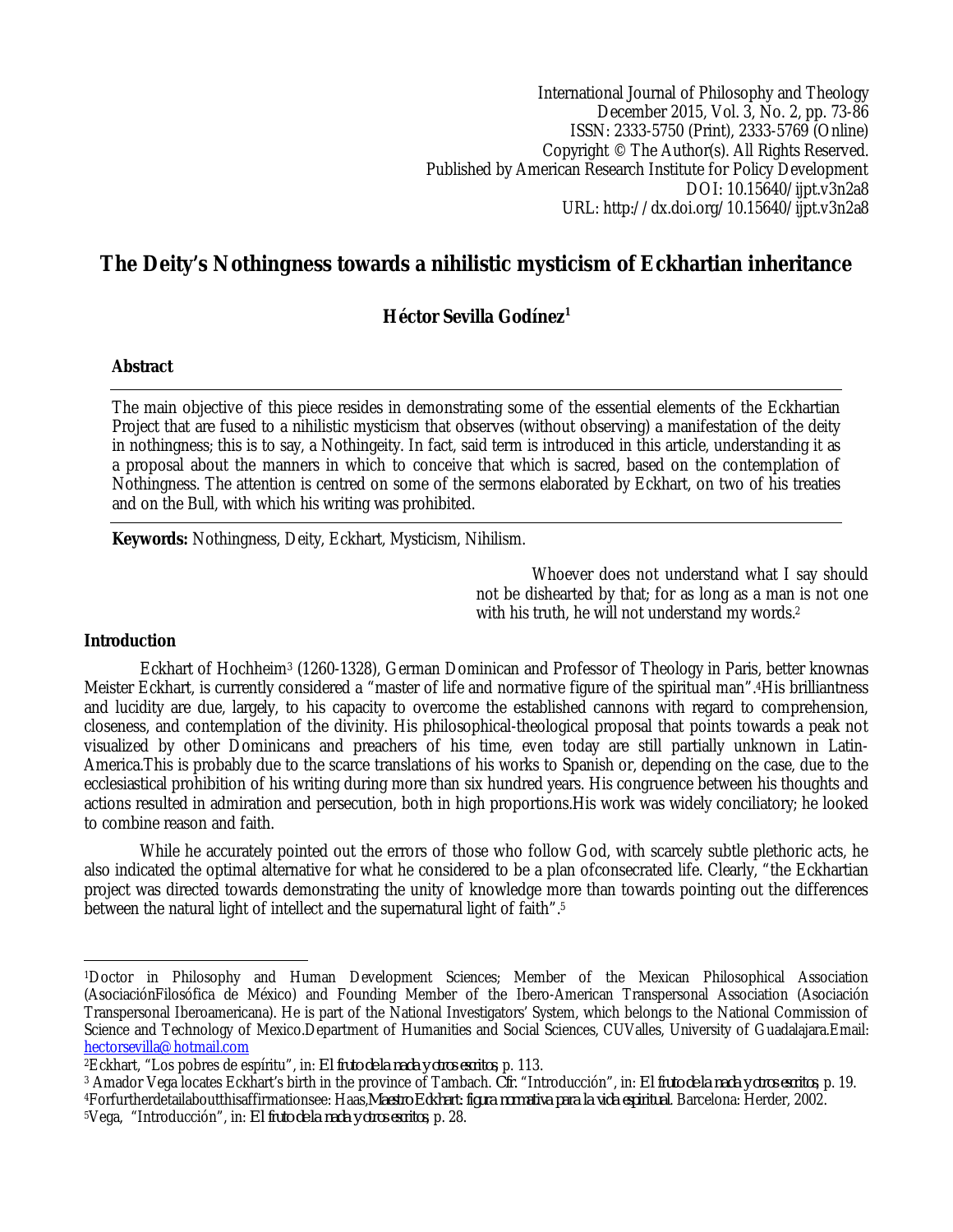Along this path, Eckhart solidly synthesized some of mysticism's unique perspectives. The well-known expression *gelâzenheit* (abandon) contains an ample staging of the Dominican's proposal. The transcendence resulting from the Meister's works, which had its implications and apostolic work with feminine religious communities, and some of the influences generated on it by the conceptions usually attributed to it, has already been studied.Among the fundaments that Eckhart took from feminine spirituality<sup>6</sup> that are found in his sermons, are virginity, spiritual nakedness, or non- willingness. From this optic, the Meister was able to connect with a more sensible, emotive, and mystical manner of comprehending (without comprehending) what the deity can come to signify. He would refuse to promote an instrumental theology centered on dogmas and conventions. Such as can be observed in this text, Eckhart denied any nomination or manner in God; he believed the soul's supreme emptiness to be the only place susceptible of receiving God's action.

### **1. Moral Nihilism as a guideline of mysticism.**

Eckhart searched in the empty soul (*ledic*) for a model of mysticism in which the principal form was an informal state. In that sense, the moral and intellectual Nihilism of the Eckhartian expressions promotes an alternate meaning of the nihilistic term in modern and contemporary metaphysics. It is not, in this case, about a denial of things, systems, people, or creeds with the intention of demotivating; rather, it is about the preparation, in such a point of purity, for the reception of something superior.

In his sermon titled *The empty temple*,<sup>7</sup> Eckhart mentions that "God wants to have the temple empty so that in it there won't be anything that is not Him".8The empty space (*leererraum*) that the Meister refers to, must be understood from a paradoxical logic of the symbolic and mystical language in which being empty of oneself assumes having achieved being full of God (*Seiner selbst leer sein heist Gottesvoll sein*). Emptiness, as an analogy of the nothingness implied, must be so radical that the latter is implied, in such a way that the proposal is to keep oneself as empty of everything "as empty is nothingness, and is neither here nor there". <sup>9</sup>Furthermore, theindividual must arrive at the point of "not desiring absolutely anything".10If the alternate path is followed, in other words the path of those criticized byEckhart for their merchant vision of God; possession by the divinity is not accomplished.The Meister points out: "See, merchants are those who preserve themselves against grave sins and those who would like to be good people who do their good deeds to please God, such as fasting, watching, praying, and the like;all types of good deeds,and they do them so that Our Lordwill give them something in exchange or so that God may do something for them that pleases them: they are all merchants". 11

The idea of "temple" in Eckhart is similar to the Paulian one; in other words, it refers to the interior.When that temple is emptied of all impediments, personal attributes, and ignorance, harmony is accomplished. Under those conditions, it is possible for the clarity of the un-created God to shine majestically.<sup>12</sup>

That is why the central question of the sermon titled *The Soul's Virginity13*is the following: "How can the man who has been born and reached an intellectual life, remain empty of any image as when he yet was not?"<sup>14</sup>Though the emptying of the soul can be related to spoliation, the denial of personal attributes or characteristics (*eigenschaften*), or the rejection to what one is, only through such an aphorism can what is truly vitalizing be accomplished.

 $\overline{a}$ <sup>6</sup> One of the main representatives of medieval feminine mysticism is Marguerite Porete, who wrote *Le Mirouer des simples âmesanienties et qui seulementdemeurentenvouloir et désir d'amour* (published in Spanish as *El espejo de las almas simples*), a book that is considered highly significant during the Middle Ages regardless of the constant prohibitions to which it was subjected. The author, French beguine whose centre of meditation was the implications of divine love, neither claudicated nor denied her own ideas, for which she was condemned to the stake in 1310. Eckhart's moral Nihilism has been compared to the process of separation of the spirit as *anima anichilata*, proposed byPorete.

<sup>7</sup> Probably pronounced on February 11, 1326; is part of a series of Lenten reflections. *Cfr.* Vega, "Notas", in: *El fruto de la nada,* p. 239.

<sup>8</sup>Eckhart, "El templo vacío", in: *El fruto de la nada,* p. 54.

<sup>9</sup>*Ibid.,* p. 55.

<sup>10</sup>*Ibidem.*

<sup>11</sup>*Ibid*., p. 54. <sup>12</sup>*Ibid*., p. 57.

<sup>13</sup> The sermon is one of those included in the list of those condemned in the *ProcessusColoniensis*. ItismotivatedontheevangelicalcitationLc 10, 38. *Cfr.* Vega, "Notas", in: *El fruto de la nada,* p. 244. 14Eckhart, "La virginidad del alma", in: *El fruto de la nada,* p. 61.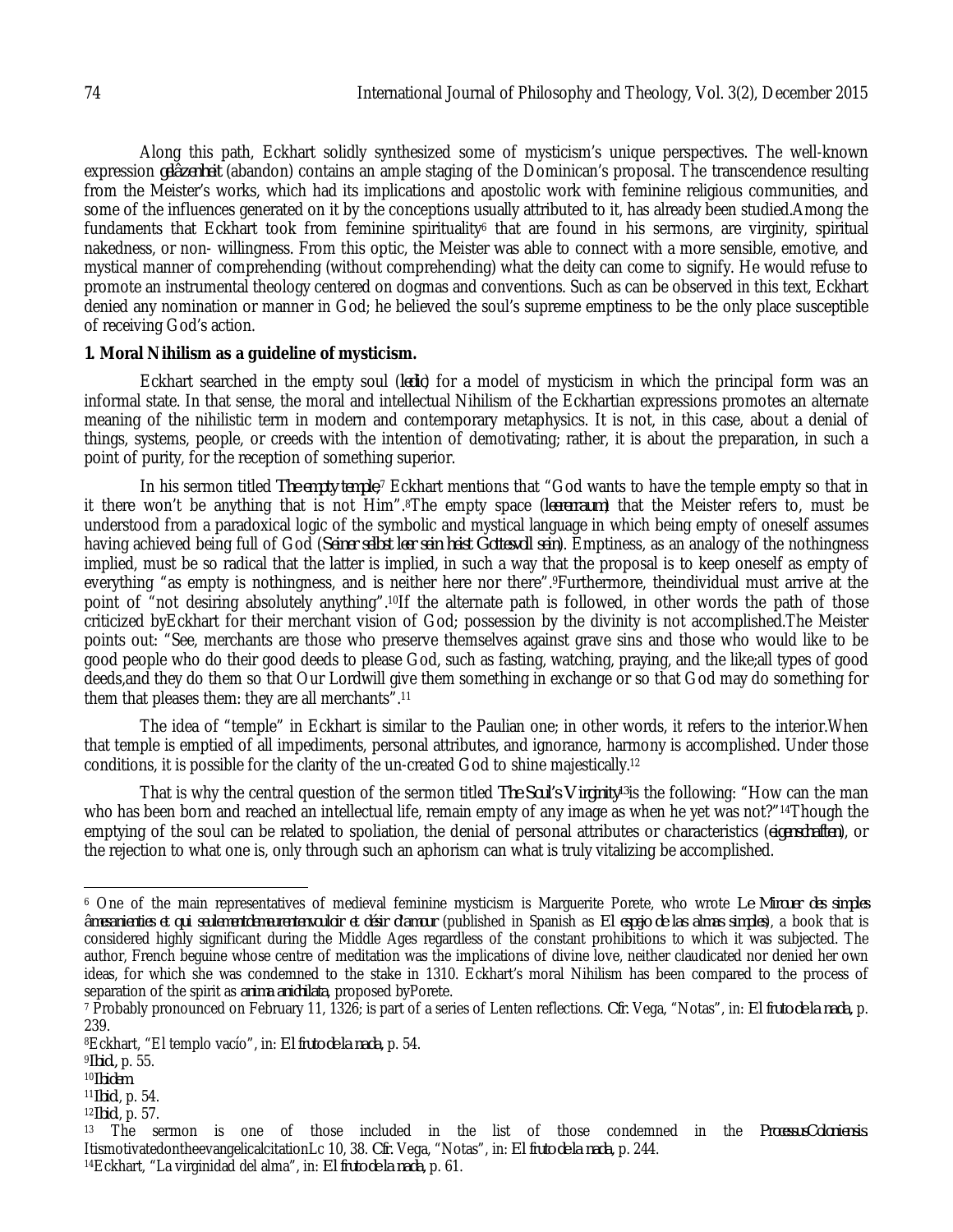It is a fertile Nihilism that is directed towards the construction of a new identity without the self.The man who mistakenly searches for "what is his" in the difference between others, has not managed to be persuaded that the detachment from all attributes and the annihilation of all differences with others is the necessary precedent in order to find oneself as a new man, as Eckhart proposes. The virgin state, associated to the vacuity of the pure and free soul, is dispatched by Eckhart to the state preceding creation and prior to having been born. The emptying must be accomplished also in regard to the images of God; the detachment from them. This mysticism promotes, naturally, an alternate step to traditional religion, centered on forms, appearances, and guidelines that have been predefined by rational mediation. When Eckhart refers to potency further from intellect and will, he overcomes the merchant mediations of those called messengers of God.

### **2. The depth of God**

Upon achieving an absolute emptiness, man is capable of penetrating the depth of God, for he has become Him. The intimate depth (*in deminnerstengrunde*) in which all bounty belonged to the uncreated man, was also where the birth of God occurred. In this way, the pretense is to have human nature return to the place in which it was originally included; this is to say, in the bosom of divine nature. There, in the no-manner, is where God's manner is. Precisely, "he who searches for God according to a manner takes up the manner and forgets God, who hides in the manner. But he who searches for God without a manner, understands Him such as He is in Himself.15The depth of God is the bottommost *place* that escapes space-time conditions.Its bottom is *there* where everything becomes nothing; hence, "the depth of God is my depth, and my depth is the depth of God".16Coincidentally, "God doesn't ask anything else of you other than for you to come out of your creature-likeway of being and to let God be God in you."17The "bottomless bottom" (*grunt âne grunt*), homologous to the Eckhartian dessert (*einöde*),achieved by "knowing without knowing" (*wise ânewîse*), makes evident the absurdity of any denomination of God. To remain in nakedness, which allows the contemplation of the bottomwithout a bottom, is a condition achievable based on the self-longing for oneself which is quite different from the self-consciousness so proudly proclaimed in distinct tendencies and disciplines. To know oneself as distinct from what one believes one is, initiates the path towards self-longing, which is why we have represented our supposed personal essence by attributing characteristics to it that are reliable, static, and apparently immobile.

The evangelical passage that affirms that "nobody goes into heaven that has not come from heaven",18is consequent with the Eckhartian lucubration in which we warns, referring to the noble divine will, that "all things have been created from nothing; that is why their true origin is nothingness and to the degree in which such noble will is inclined towards the creatures, it falls with them into their own nothingness".19Prior to that return to the ground without a ground of the *Nothingeity,* it is opportune to partially go closer in life; for it, the purity produced through the exercise of emptying is a form of negative ascetic that liberates the individual from the impurities of created nature. The ground (*grunt*) is the place without a place (*locus non locus*)in which nomenclatures, structures, and images of God based on a sign or due to a thing, or tangible or intangible object, vanish. Just so, the search for God does not assume a specific guideline, unless this is God's nothingness and, therefore, theincomprehensible darkness of the deity; or, in other words, the denial of denial, the trifle (*versagen des versagennes, nihtesniht*).

In all of this, it can be observed that Eckhart insists that man must come out of himself in order to find his life.Paradoxically, said exit also constitutes his entrance. Eckhart constantly reminds his listeners that "if someone knows something in God and attributes a name to it, that is not God. God is above names and nature".20If God is above everything visible, he is further tan time. His being further than time lies in the nothingnessof his being; his non-being, which is his *Nothingeity*.

<sup>15</sup>Eckhart, "Vivir sin porqué", in: *El fruto de la nada*, p. 72.

<sup>16</sup>*Ibidem.*

<sup>17</sup>*Ibid*., p. 73.

<sup>18</sup>Jn 3, 13.

<sup>19</sup>Eckhart, "Vivir sin porqué", in: *El fruto de la nada*, p. 73.

<sup>20</sup>Eckhart, "Dios es un verbo que se habla a sí mismo",in: *El fruto de la nada,* p. 116.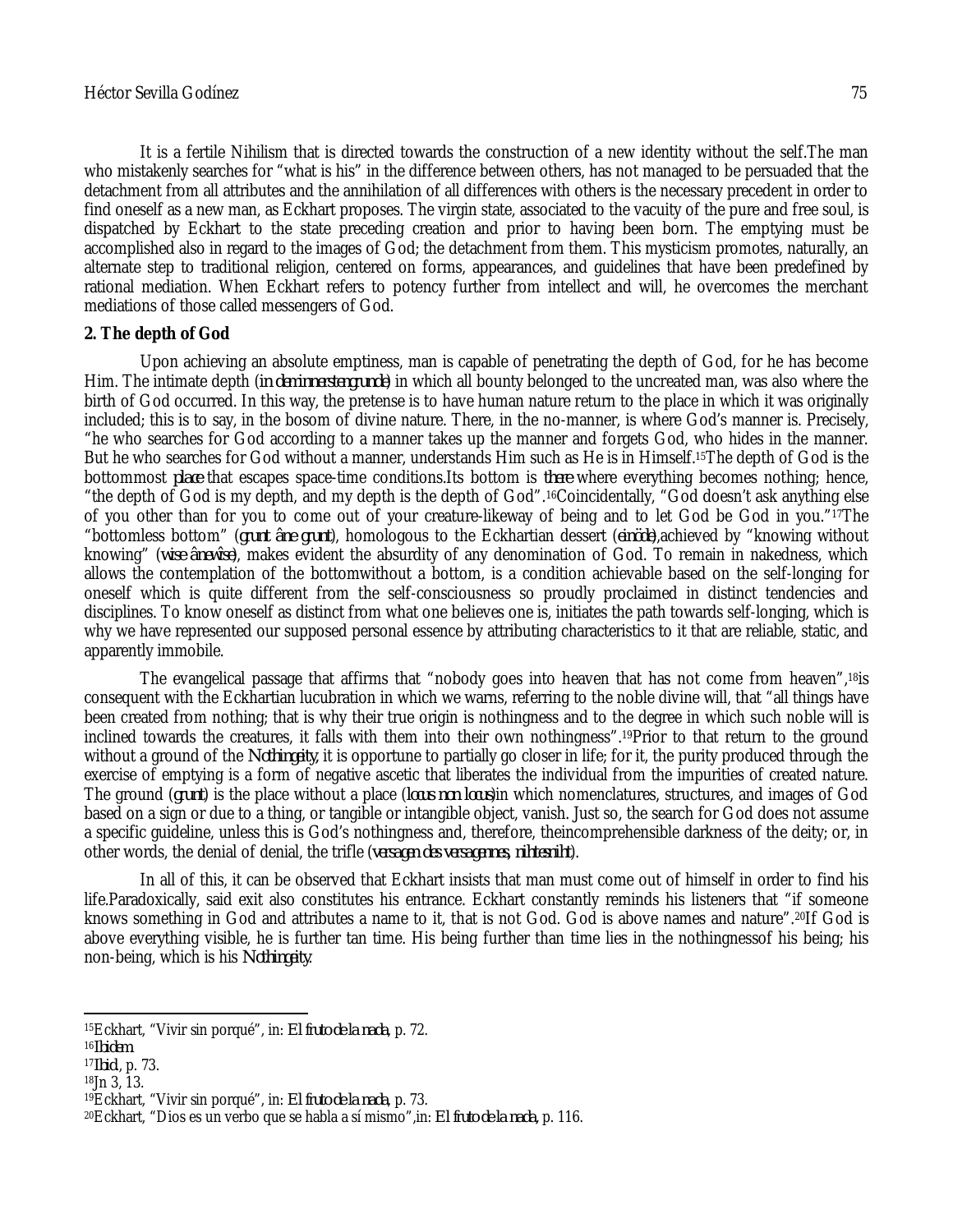### **3. Unity with God in nothingness**

For Eckhart, liberating oneself from personal attributes allows for a true delivery to he who is free by his own self: God. Hence, the complete acceptance of his will causes man to evade judgements over good and evil, the greater and the lesser, leaving him indifferent to the world's criteria. In this point, one lives such a fusion with God that no division exists.In the words of the Dominican: "If I were to receive something from God, I would be below God like a servant and He, upon giving it to me, would be a Lord. But this must not happen to us so in eternal life".21The adhesion achieved is such, to the point that every one is a Onethat Eckhart affirms: "the being of God is my life. If, therefore, my life is the being of God, then the being of God has to be my being and the essential being of God my essential being; neither more nor less".22The relationship is not delimited solely by contact but, rather, it falls into a penetration: "by knowledge I conceive God in my interior; by love, on the contrary, I penetrate into God".23There exists no need to see God as an Omnipotent giver from whom services or favours are received. On the contrary, He is observed in Unity with Him. And though, "some simple people imagine that they must see God as if He were there and they were here,<sup>24</sup> Eckhart affirms that this is not so. His critique to the traditional manners of understanding God can be summarized in the following: "they wish to see God with the same eyes with which they see a cow and they wish to love God as they love a cow, which they love for its milk, cheese, and the benefits they obtain (…) but they do not love uprightly; rather, they love their personal interest".<sup>25</sup>

The abandon of the world and things (*gelâzenheit*) that the Meister proposes, leads to the reunion with the origin where things were a unit in themselves.It is evident that abandon, as reciprocal exits and entries, has a double and linking aspect which is so befitting of the mystical paradox.In his sermon, *How you must live*,Eckhart refers tothe example of those he calls spiritual glasses. These, distinct from material glasses, are identical to what they contain, for its content had to have taken the form of the container in order to be poured into it. Contrarily, in common material glasses, the container is different from the content, which is why it can contain it.In what applies to Eckhartian mysticism, God cannot receive anything that is not of its same nature and man, as a spiritual glass, must make himself one with God so that He may be able to give Himself. The manner of resembling God is to be like Him in the space preceding creation, as a Nothingness from which everything emerges.In this, it is understood that man's divinity is similar to God's in the increated nature that resides in him still.This is why blooming, emerging and flowing, Eckhartian adaptations to Neoplatonic Emanationism, is only possible when man denies himself and manages to resemble the nothingness from which he emerged, even when creation was not yet so.

All of the above points out that the image of the deity is printed on the soul; on the portion of man that is most spiritual. In that sense, "there is no becoming in God but rather only a now, a becoming without becoming, a being once more, without renewal, and that becoming is its being".26Given that movement in the originating nothingness did not imply time, it is therefore understood that "nothing is so contrary to God as time".27For Eckhart, all of this cannot be correctly expressed with language; the comprehension of such conjectures can only occur in the interior and, though the will to express occurrences and related experiences may be present, the reduction of the virtue cannot be eluded in the explanation due to the friction that man has had with the other creatures. In other words, to belong to creation provoked in man his inclusion in the sphere of time, from which his imperfection prevailed over the image of the deity which operated in him, and that he constituted, before his origin.

Upon being impregnated into an earthly experience that becomes personal attributes due to learning, the individual, upon searching to understand himself as distinct and creating his own differentiation procedures, has withdrawn from the intimate connection with his essence of vacuity. Living, the individual cannot do more than roam, timidly approaching the true explanation of his material background. In such conditions, "man must voluntarily accept death and die so that he can be granted a better being".<sup>28</sup>

<sup>23</sup>*Ibid.,* p. 81.

 $\overline{a}$ <sup>21</sup>Eckhart, "Dios y yo somos uno",in: *El fruto de la nada,* p. 81.

<sup>22</sup>*Ibid.,* p. 78.

<sup>24</sup>*Ibidem.*

<sup>25</sup>Eckhart, "Cómo tenéis que vivir", in: *El fruto de la nada,* pp. 93-94.

<sup>26</sup>Eckhart, "La imagen de la deidad impresa en el alma", in: *El fruto de la nada,* p. 103.

<sup>27</sup>*Ibid.,* p. 102.

<sup>28</sup>Eckhart, "El anillo del ser", in: *El fruto de la nada,* p. 86.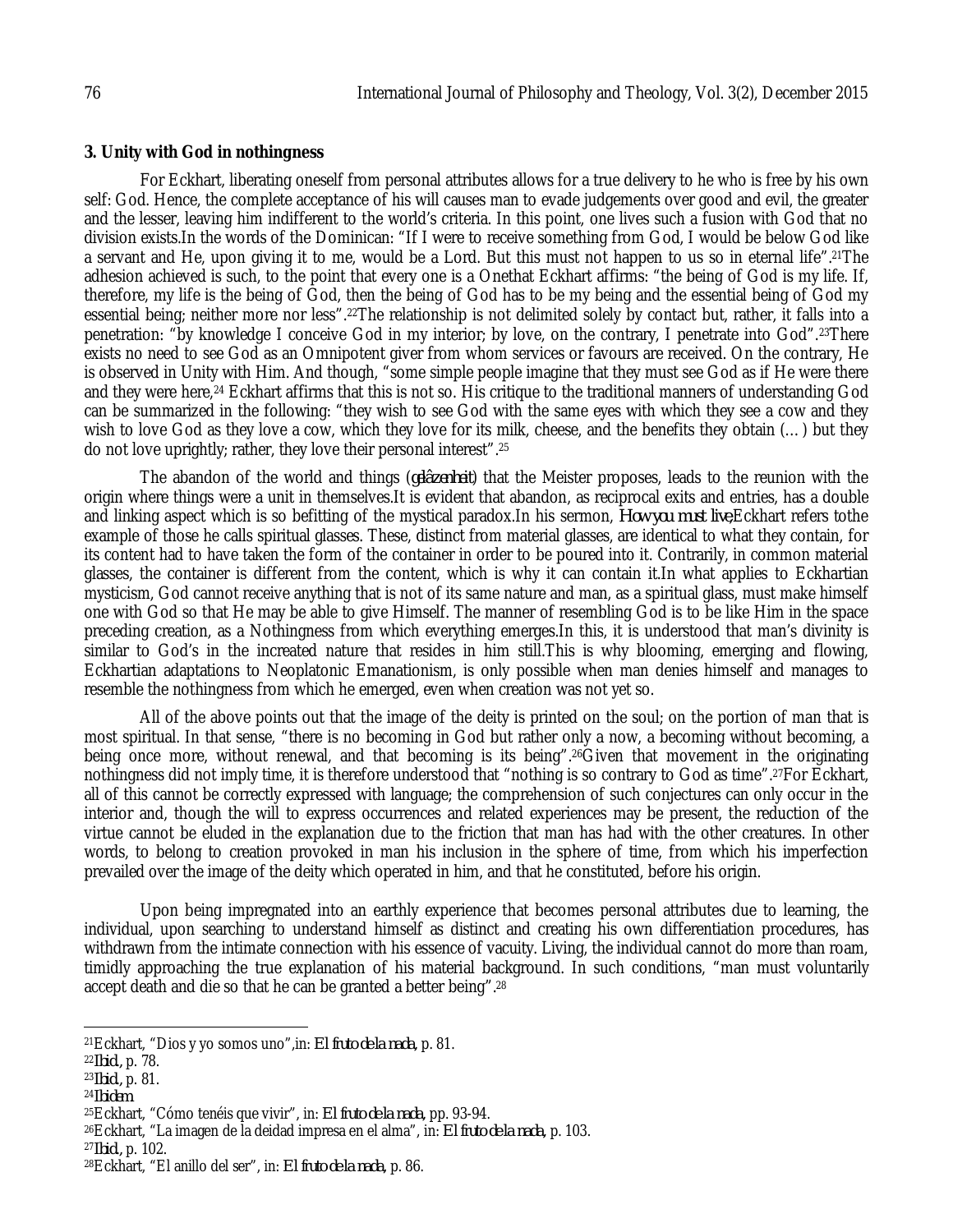In creation, being part of it, God is hidden to man, who has created images of Him that end up distorting Him for his image is the non-image. So, the process of unveiling God consists in stripping him of all images and there, in the empty space derived from the release of his clothing, will the naked image of God emerge; his being notbeing what we have believed.

The comprehension that "God is further from the names and is ineffable",<sup>29</sup> is a necessary preamble for the nakedness of man before his naked God. In such a way, "if man unites himself to God for love, he is stripped of images and formed and transformed in the divine uniformity, in which he is one with God".30In order for this to be achieved, it is inevitable for the individual to learn and live authentically poor in spirit.

#### **4. Emptiness and spiritual poverty**

The sermon *Poor in spirit* is one of Eckhart's most importantones. In its pages, the Dominican explains what must occur in order to obtain the poverty that allows partial access to divine wisdom. A poor man, says the Meister, "is he who wants nothing, knows nothing, and has nothing".31Authentic Eckhartian poverty is not only referred to a distancing from the things and attributes of the world but also, and above all else, to the distancing from images, names, conceptions, considerations, explanations, and comprehensions of what God is. To not want anything or, better phrased: not wanting anything implies, even, not wanting God, what has been understood of Him. Upon not wanting to understand, an estrangement of worldly things and of God himself is accomplished; in other words, that which man knows of God andwhich, therefore, he had to have been taught by someone else, who in turn learnt it. God's makeup through words distorts Him, the assumption of his will fades from him, the worship to that which He is considered to be forcibly destroys Him, He becomes triviality. On the contrary, from Eckhartian hermeneutics, it is assumed that comprehension can only exist to the degree that man is transformed, as a spiritual glass, into the object of comprehension. The subject is objectified, like so, into that which now possesses him. The naked God, the nonspeaking deity prior to creation, receives with his imaginary arms he who, naked before him, has given himself without measure in the most absolute poverty. Likewise, "while man has the will to fulfill God's precious will, he does not possess the poverty of which we speak; for he has yet a will that wants to satisfy God and that is not the correct poverty".<sup>32</sup>

Eckhartian poverty is coherently associated with emptiness, for the fuller that man is of representations of God, in the understanding that only representations of him can be made in life, the emptier he is of the deity. Eckhart's final invitation, closing the mentionedsermon, is didactic and clear: "we pray to God that he empty us of God and that we reach the truth and eternally enjoy it, there where the supreme angels and the flies and the souls are the same, there, where I was and wanted what I had been and had been what I wanted".<sup>33</sup>It is understandable, then, that Eckhart attributes to man an existence fused to the primal origin, from which he could choose himself in accordance with the essence from which everything has emanated, life and the conditions that in it had to be experienced. His idea of a pre-existence are reiterated in the following affirmation: "If man wants to be poor in will, he must be able to want and desire as little as he wanted and desired when he yet was not".34It could be argued that this not-being of which Eckhart speaks implies that man could not want something; however, from the point of view of the exemplary Dominican that we discuss, man was, then, onewith the deity, not only part of it.

This is to say, "when man was in God's eternal being, he did not only live in him; furthermore, what he lived there was himself".35In such a way, all the famed proposals of complying with God's will remain interdict, for "a poor man is he who does not want to fulfill God's will and lives in such a way that he is empty of his own will and of God's, such as he was when he was yet not. Of this poverty we say that it is sublime poverty".<sup>36</sup>

<sup>29</sup>Eckhart, "Dios es un verbo que se habla a sí mismo", in: *El fruto de la nada,* p. 116.

<sup>30</sup>Eckhart, "La imagen desnuda de Dios", in: *El fruto de la nada,* p. 99.

<sup>31</sup>Eckhart, "Pobres de espíritu", in: *El fruto de la nada,* p. 106.

<sup>32</sup>*Ibid.,* p. 107.

<sup>33</sup>*Ibid.,* p. 108.

<sup>34</sup>*Ibidem.*

<sup>35</sup>*Ibidem.*

<sup>36</sup>*Ibid.,* p. 110.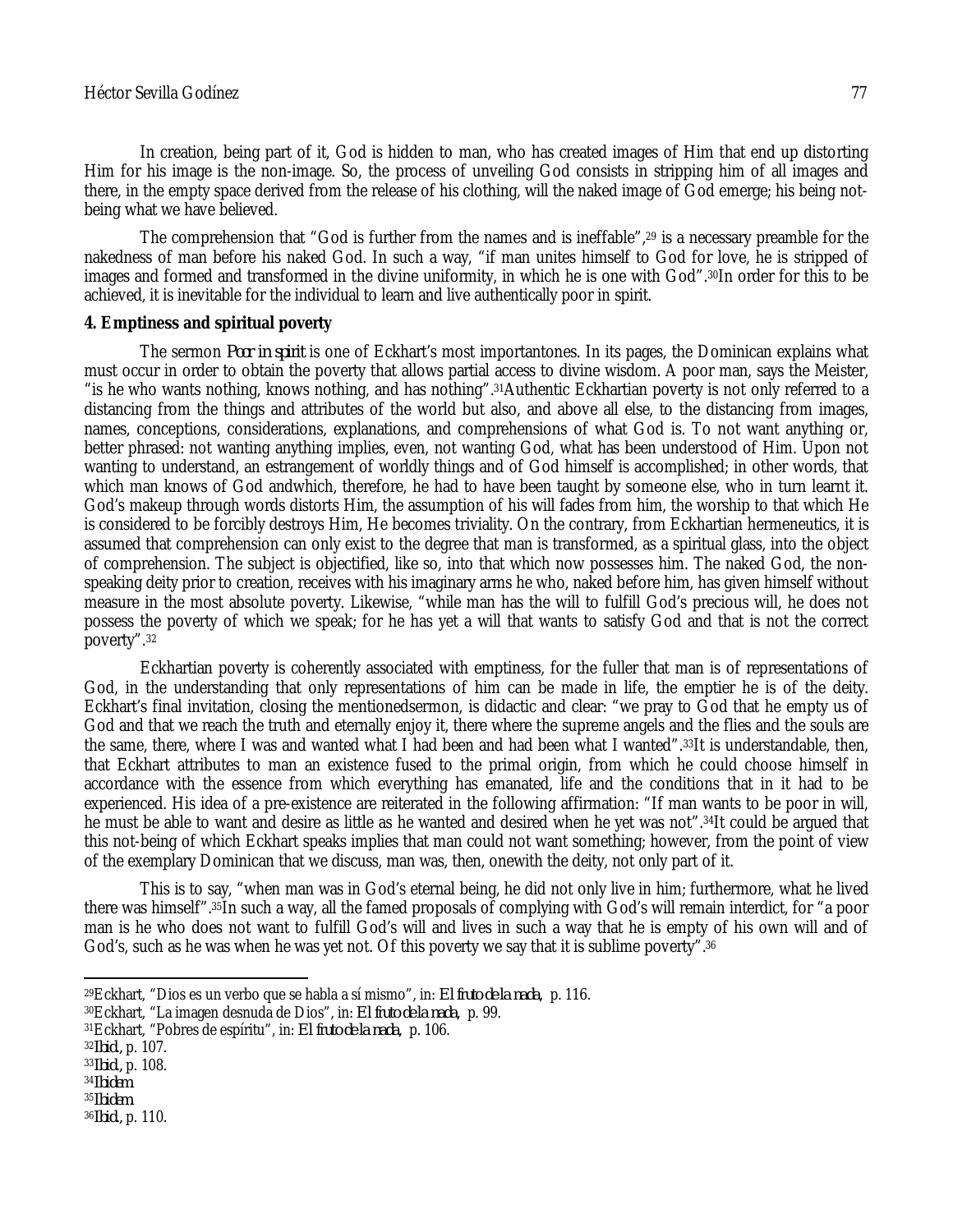In the being that emanated from the beginning, in which God is above the being and all differences, Eckhart says: "there I was myself, I loved myself, and I knew myself in the will to create this man that I am".<sup>37</sup>In that tenor, what occurs today has been previously established or, at least, what could occur was previously approved. Nothing can disturb the individual for everything follows a master plan. The manner without a manner, referred to previously, therefore also applies to the individual prior to being, or to being what he is today. Man, in that Eckhartian perspective, is no longer a finite being but an eternal one, for "according to the manner of my not having been born, I have been eternal and I am so now and I will be always".<sup>38</sup>On the contrary, that which entered the dimension of time, that which has been derived to the world and that belongs to the sphere of the being, that must end.Man's step towards conceiving of himself as mundane, as being the world, occurs during birth and "what I am according to my birth must die and be annihilated, for it is mortal; that is why it must disappear over time".39Time, annihilator of the being, is the diaphanous reality of the existent.

He who wants nothing, knows nothing, and has nothing (*nihtenwil und nihtenweiz und nihtenhât*), has a goal to live as an unborn (*ungeborn*); inalienable condition in order to return to the deity, the point from which one cannot ever die.In order to achieve such a state, man doesn't only recognize that he has fluidly emanated from God but that he crosses creation itself, including his mundane condition, to be (and not only to contemplate) what he truly is. This assumes such a transfiguration that identity no longer matters for one is the non-identity: "Upon crossing, however, where I remain free of my own will and of God's will and of all his deeds and of God himself, I am then above all creatures and I am neither God nor creature. Rather, I am what I was and what I will keep being now and forever. So I feel an impulse that must throw me over top of all the angels. In such impulse, I feel a richness so large that God cannot suffice for me with everything that God is, regarding God, with all his divine works; for it is in that crossing that I realize that God and I are one". 40

This "crossing" that Eckhart refers to consists in the path, trip, process of transfiguration, odyssey, or trajectory that man must walk in order to manage to arrive at the deity in which, having become nothingness and completely empty, he becomes one with her. The crossing or traversing is, in a certain way, an overcoming of all possible representation; and, given that man cannot avoid representing, it is necessary for him to cease being what he is in order to achieve a state of non-representation. In such a manner, can "the nothing that we are and the Nothingness that we are not yet",<sup>41</sup> be affirmed.Now, it is obligatory to make a distinction between God and Deity from Eckhartian parameters. Firstly, if we locate an atimely moment, far from creation, in a preceding form (or circular form, considering the disavowal of observing time as a line), in which everything that exists today were not as is currently shown, it wouldn't make sense to speak of God. Neither can it be affirmed that "it wasn't", for it could refer, in any case, to a deity in which God was what he was prior to God (*er was, dazer was*), in a function of being outside of creation; he was not a creator and remained prior to everything, even to himself.

Now, when creation occurs, or the emanation of the being, it is difficult to intuit a deity; this is to say, a God in itself from which nothing has emanated, neither creatures nor things, people, nature, or cosmos. What remains is what is conceived as a Substance that has fluidly run in what was derived from it. In that order of ideas, the ultimate intention of everything created, creatures included, could not be God, understanding it to be that which is already contained in the container that the emanation received; for it is not possible to be the finality of oneself nor to go towards the place in which one is already, nor to want to be what one already is.From such a situation, it is derived that the ultimate finality of what is created is the return to the deity preceding the divinity present in what has emanated; in other words, that which is (without being) further than the being and further than creatures. The "crossing" Eckhart referred to is the acknowledgment of the deity prior to the cosmic derivation of God; in other words, what I have given the title of *Nothingeity*. Considered so, to what man aspires is an emptying oneself of God (*gotesledicwerden*). Assuming the implications of everything explained, Eckhart invites "man to be empty of himself, such as he was when he was not yet, and to stop acting as he wants to, so that man can keep himself empty". 42

- <sup>38</sup>*Ibid.,* p. 112.
- <sup>39</sup>*Ibidem.*

 $\overline{a}$ 

<sup>40</sup>*Ibidem.*

<sup>37</sup>*Ibid.,* p. 111.

<sup>41</sup>*Vid*. Sevilla, *Contemplar la Nada*, p. 301.

<sup>42</sup>Eckhart, "Pobres de espíritu", in: *El fruto de la nada,* p. 109.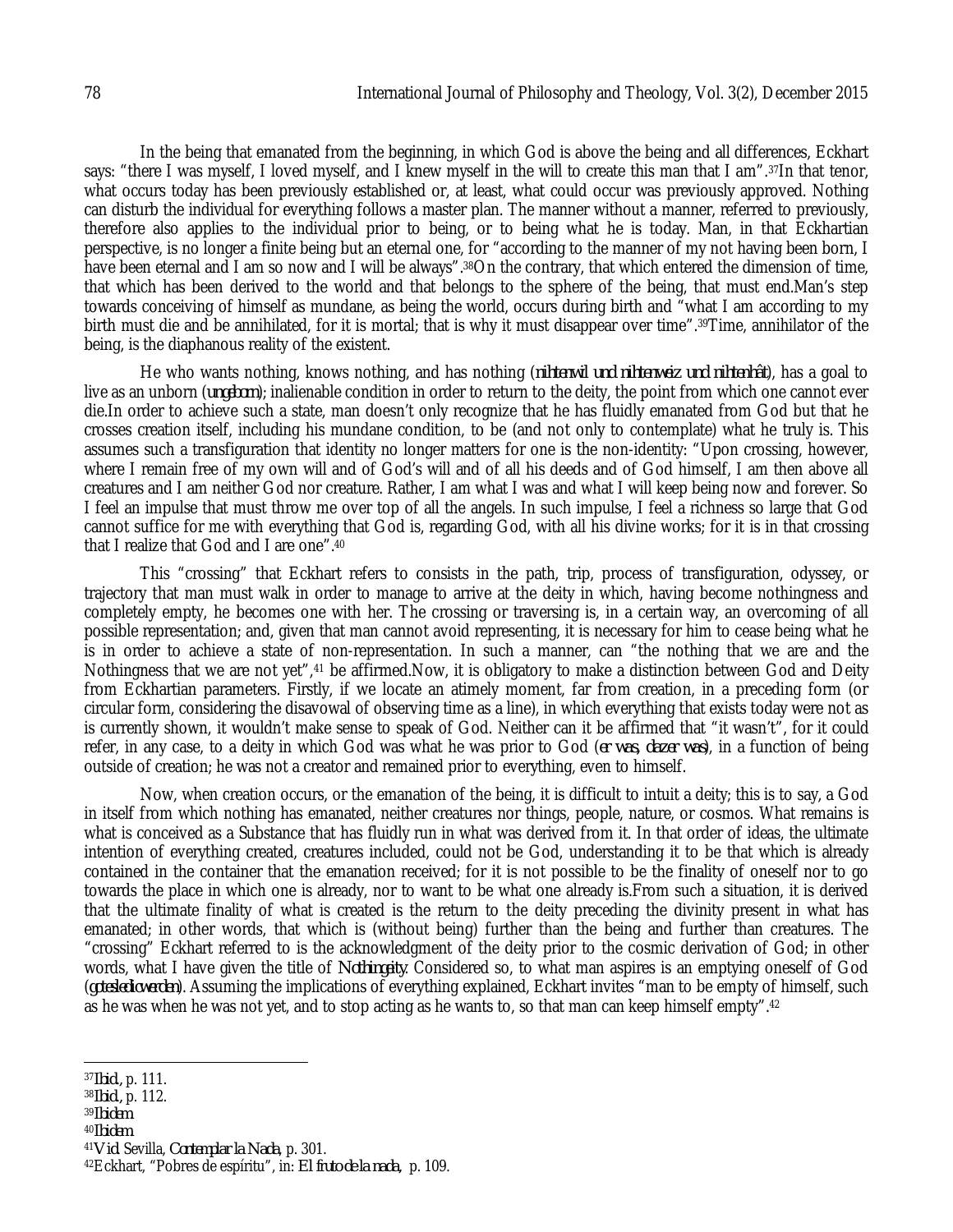Eckhart undergoes the following distinction in the same line of thought: "The Deity and God are such distant realities as Heaven and Earth (…) "God" only appears when all the creatures announce him (…) All the creatures speak then of God. And why do they not speak of the Deity? Everything that is in the Deity is Unity and nothing can be said of it. God operates, but the Deity does not operate; she has no further doing left to undergo; there is no operation in her; and never has she placed her eyes on any operation. God and the Deity differ as the operation and the Non-operation.<sup>43</sup>

Likewise, the Meister criticized the theologianswho say that God is a being and an intelligible being that knows all things. He, on the contrary, affirms that: "God is neither a being nor is he intelligible; neither does he know this nor that. That is why God is empty of all things and that is why he is all things".44If "Nothingness is prior to everything that is", <sup>45</sup> and if the Being from which everything that has been created emanates was contained in it prior to time as we know it, then that is Nothingness and it would be worth it to understand that deity, together, as a *Nothingeity*. Considering that the deity of which Eckhart speaks is without a form, without a manner, and without a location, distinct to a personified deity like God, then it can no longer be attributed that "nothingness is the nondeity"<sup>46</sup> rather, in fact, that itwas and that itwill be. Once having crossed the dark night of the senses and the spirit, man's substance will find support in the bottomless foundation of the *Nothingeity*.

#### **5. The ring of the being and its empty center**

The image of a ring efficiently contributes to the analogy that Eckhart creates about God. Though a ring has a circumference, the central aspect of it is the empty space which allows the material circumference to be. In God, according to Eckhart, exists a ring configured by the being, but its center is essentially emptiness. This understanding of divinity as a circle without a center allows it to be, in turn, everywhere, for everything that it is surrounds and configures it. The center of God, just so, has no specific place or site, it is not in a natural space; in that optic, it is inaccessible for he who does not transfigure himself into such nature. God, upon being in himself, this is to say, in his emptiness surrounded by being, is outside of time and, so, is not contaminated by what time touches. The factor of timeliness, as a decadent factor of existence, is outside of God.

For man, the particular manner of being outside of time, the only possible one, is death. If "what time touches is mortal",47only upon dying would he exit the condition of mortality. The paradox is present in that itself: death saves us from mortality upon allowing mortality to achieve its consummation. Eckhart bases himself on this fundament when he affirms that "we must behave as if we were dead, in such a manner that neither love nor suffering may move us";48only in such conditions can one partially share the empty center of divinity, in spite of a periphery of the being still surrounding man. Nevertheless, the death that Eckhart proposes is a giver of life, since"for God nothing dies; all things live in him".49The giver-of-life death cannot be any death; rather, it is imperative that it be profound (*grunttôt*), for only so can it be possible to allow man (that which may yet remain of him) to penetrate divinity's abysswithout a bottom (*abgrunt*).

According to Vega, in the sermon *The ring of the being*,Eckhart follows the quadruple sense of medieval exegesis: a) Literal, life has a purpose in this world; b) allegoric, the earthly tasks are not to provide any fruit for us since there is a purpose also for them; c) moral, man must behave as if he were dead; d) analogical and eschatological: death gives the gift of the being.50Evidently, the intention of emptiness' own purity, the space in which man awaits,surrounded by the being,to coexist with divine nothingness, must not blind the individual, for this would turn him into a merchant. Though the project implies a finality, the course of the project is worthy in itself.On the way to the purity of utter vacuity, "God must not be loved because of his kingdom of the heavens or of any other wish.

<sup>43</sup>Eckhart*, Obras escogidas,* p. 189.

<sup>44</sup>*Ibidem.*

<sup>45</sup>Sevilla, *Op. cit.,* p. 154.

<sup>46</sup>*Ibid.,* p. 153.

<sup>47</sup>Eckhart, "El anillo del ser", in: *El fruto de la nada,* p. 87.

<sup>48</sup>*Ibid.,* p. 83.

<sup>49</sup>*Ibid.,* p. 86.

<sup>50</sup>*Cfr.* Vega, "Notas", in: *El fruto de la nada,* p. 255.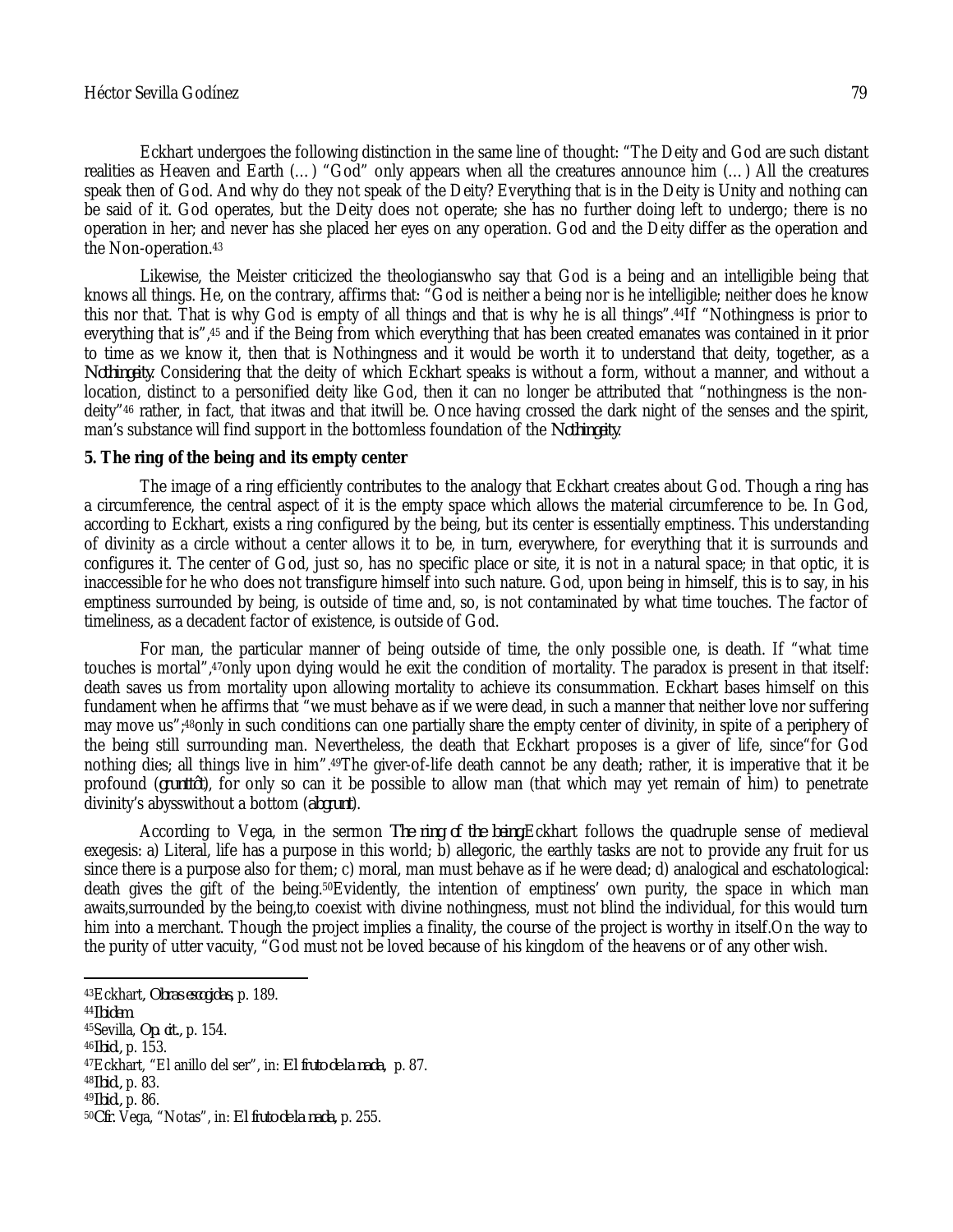Rather, he must be loved because of the bounty that he is in himself. For he who loves because of any other thing, he does not live in him, but in that thing which is the cause of the love".<sup>51</sup>

What man first must take into account if he wants to live in God, according to Eckhart, is to deny himself and all things; likewise, "that he not depend on anything that the senses touch internally".52In the negative radical mysticism that the Meister proposes, man "must not accept God for his bounty or justice. Rather, he must comprehend him in the pure and clean substance in which he understands himself in his purity".53Along the way of the crossing of worldly things, man must alienate himself from the symbolisms of God and contemplate that "God is a Verb, an unspoken verb",54hence anything that may be said of him (that) will imply a distortion. That is why the Dominican imperatively emphasizes: "Remove from God everything that enrobes him and take him pure in the dressing room where he is uncovered and naked in himself. Then will you remain in him".55It is highly significant that this "pure taking" of Godadventsa permanence fused in him, upon both entities being a single one in utter vacuity. In such a manner, the pretentious rituals that emphasize forms and conventionalities are deprived of the comprehension that the radical Eckhartian mysticism, centered in a negative dialectic, proposes. Concretely, "those who hold true to penitence and the exterior exercise (…) are called saints by reason of appearances, but in the interior they are asses, for they do not know how to discern the divine truth".<sup>56</sup>

He who authentically remains in God, from the vision of the Eckhartian nihilistic mysticism, understands that: a) "Between himself and God there is no difference, rather, they are one",57there where emptiness unites and makes one only Unity be, upon not being; b) Likewise, man "takes his blessedness from the purity from which God himself takes it",58which is why the source is, more than shared, unified. From the original *Nothingeity,* God as well as man have drunk in order to besubstantiated; and now, finally, united after man's transfiguration, they are ported by a same spiritual glass that integrates, fuses, and converges; c) Furthermore, man that has suffered death due to his crossing the world, "has a knowledge with God's knowledge and has an action with God's action, and a knowing with the knowing of God"; there is no longer Lord and follower, owner and slave, Father and son, God and believer, giver and receiver, highness and triviality, perfect and imperfect; rather, the divisions have been lost, the distances dumbfounded, and the relationship extirpated from an equality; d)In such conditions, "God is always born in man"59when man has become vacuous such as the first deity;e) In the same manner in which God is born in man, "that man is always born in God".<sup>60</sup>

To summarize, the original deity came forth from nothing, the *Nothingeity,* ceased to be what it was in the moment in which it surrounded itself by the ring of the being in everything created; this is to say, in that which though having emanated from it, was no longer it. Creation gives sense to the invocation of God; a God that, eventually, is distorted by the same thinking creation based on images, assembled in the fantastical creativity of those who feel themselves illuminated to dote the world of representations of God. There, in the massifying tumult of those who believe to know God by giving him a name, Eckhart proposes an unveiling of the deity, his comprehension further than the configurations of God.

Only so, in the undressing God of the imposed vestments, can the tearing off of what covers the deity be accomplished until, having eliminated all the vestments, names, and postulates, may the empty space remain to which man adheres himself when he is capableof being surprised, even of himself and of what he has believed he was.This denial of everything, in its affirmation of the remaining nothingness, that which remains when there is nothing left anymore, unites man's spirit which, purified, is ready to be surrounded by being and penetrate the pure and virginal ring of God: *Nothingeity*.

 $\overline{\phantom{a}}$ 

<sup>51</sup>Eckhart, "La imagen desnuda de Dios", in: *El fruto de la nada,* p. 97.

<sup>52</sup>*Ibid.,* p. 96.

<sup>53</sup>*Ibid.,* p. 97.

<sup>54</sup>Eckhart, "Dios es un verbo que se habla a sí mismo", in: *El fruto de la nada,* p. 114.

<sup>55</sup>Eckhart, "La imagen desnuda de Dios", in: *El fruto de la nada,* p. 97.

<sup>56</sup>Eckhart, "Pobres de espíritu", in: *El fruto de la nada,* p. 106.

<sup>57</sup>Eckhart, "La imagen desnuda de Dios", in: *El fruto de la nada,* p. 97.

<sup>58</sup>*Ibidem.*

<sup>59</sup>*Ibidem.*

<sup>60</sup>*Ibid.,* p. 98.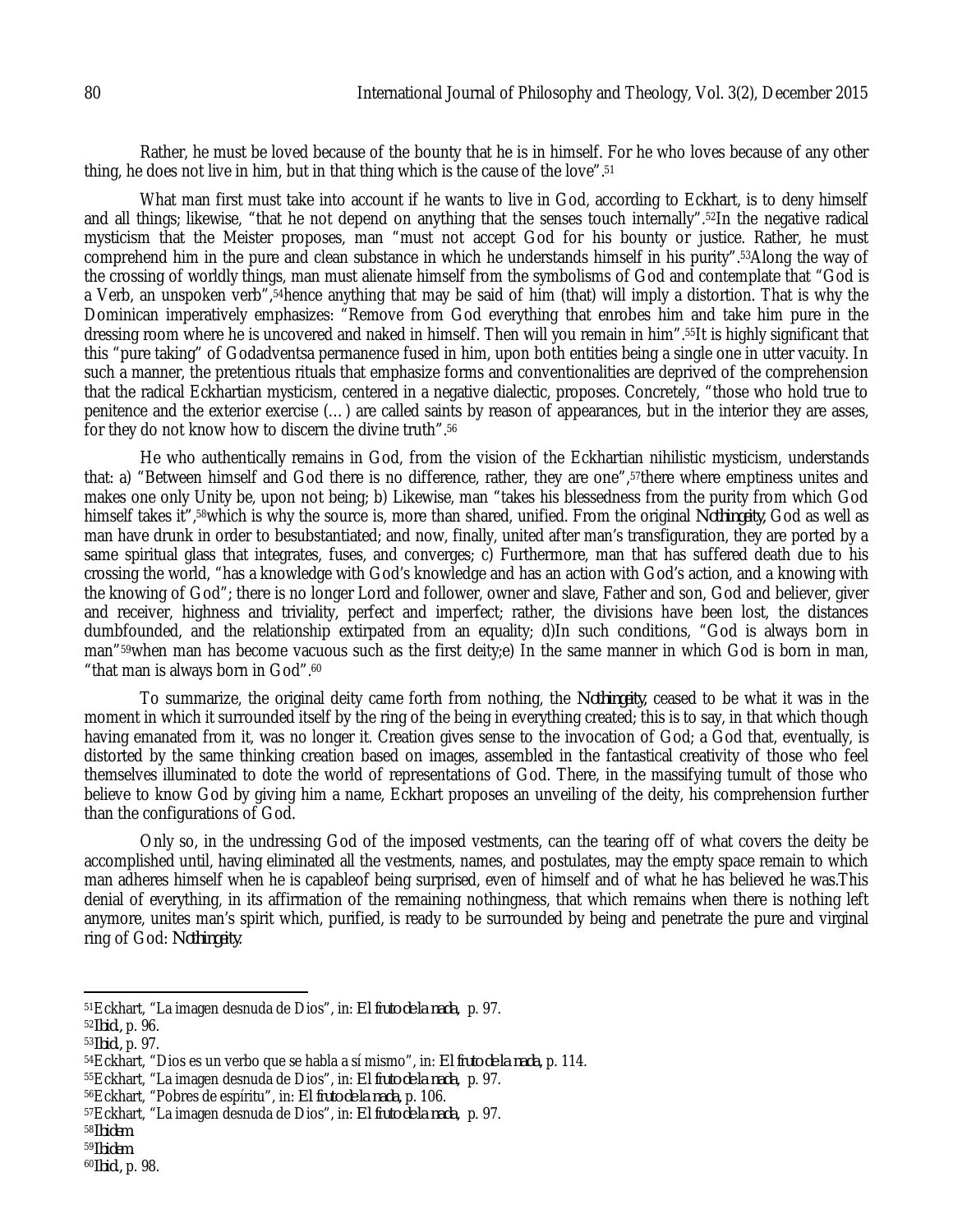Deferring the definitive encounter with it, in profound and definitive death, all that is left for man is to separate himself from what he knows, to isolate himself from what is created and yet know himself to be a part of it, but highly exhalting his belonging to the pure origin from which he emanated in the beginning alongside God. Man, as fruit of nothing, must become a separate being from whichmay come forth, sublime and eloquent, the reason of his existence.

As can be observed, the Eckhartian hermeneutic, swung in the tension between what can be comprehended and that which is further from all comprehension, implies knowing oneself to be in the possibility of crossing the limits of knowledge. In turn, that which has been comprehended as a notion, in spite of the will to be expressed, crashes and fades on the wall of ineffability and refuses to be contented with a distorting symbolization, which is why the response remains contained in silence. The hermeneutic circle proposed by Eckhart implies that alienating oneself from any sign of God is the entrance to his pure and vacuous kingdom.

In the dimension in which exiting is entering, descending is ascending, and receding is to approach, to assume oneself without God is to possess him, to deny him is to affirm him, atheism is an optimal theism in which the offense is transfigured into a sophisticated adoration. To the same degree it is also possible to understand that there is no possible separation from the being (entity-wise) emanated from God that refuges us until *Nothingeity* is of the promised non-ruling kingdom, that in which the union will be inalienable.Comprehension of this type has no place until the world is abandoned, time and becoming implied; only then can it be accomplished to be wholly comprehended in the point in which comprehension is not possible upon no longer being. That *location* in which all occurrence is suspended, is above all possible conception and it is to what the Meister refers to in the following manner: "There is a light above lights where the soul escapes all lights `in the mountains of the high´ where there is no more light".61I coincide with Castañedawhen he affirms that: "To say "*God is nothing"* points outthat which isfundamental in an experience of the Divinity, its non-nameability, its intangibility, the hiddenness of its mystery and of its presence".<sup>62</sup>

It suffices to intuit, briefly contemplating, that the brightest light is that which does not allow seeing and so combines us with the darkness to coincide with Eckhart in that "free from hurdles are they who order all of their activities according to the model of the eternal light; and those are beside the things but not in the things. They are very close to them which is why they have no less than if they were thereabove in the circle of eternity".63Precisely, the "circle of eternity" (*umberinge der êwicheit*) to which the Meister refers is equivalent to the "ring of the being", as long as it is forewarned that a Deity without a being is possible and real (*gotheitânewesen*), *Nothingeity*.

### **6. Impregnated in nothingness in the** *non-manner*

The search for God, for Meister Eckhart, implies a no-search; for when something is searched for, a manner has been given to it, which one desires to verify upon its finding. The categorization of God in specific manners is an affront to what is. From there, it is derived that it should not be found, given that it is desired to be verified in the preestablished manners. That is why "God must be taken in as much as a *manner without a manner* and in as much as a *being without being,* for he has no manner".64The Meister cites Saint Bernard when he affirms: who would want to know you, God, must measure you without a measurement.<sup>65</sup>

If God has no manner, it consequently follows that he is un-nameable and that "he is further from all words in the purity of his neither depth, where God cannot contain any word nor speech, where he is ineffable and unspeakable for all the creatures".66In such a manner, no guide for the encounter with divinity can be established for "there is no road towards God".<sup>67</sup>

 $\overline{a}$ <sup>61</sup>Eckhart, "La montaña verde", in: *El fruto de la nada,* p. 131.

<sup>62</sup>Castañeda, "Dios y ser. Una aproximación desde Eckhart y Heidegger", in *Teología y Sociedad*, p. 114.

<sup>63</sup>Eckhart, "Marta y María", in: *El fruto de la nada,* p. 142.

<sup>64</sup>Eckhart, "El fruto de la nada", in: *El fruto de la nada,* p. 126.

<sup>65</sup>*Ibidem.*

<sup>66</sup>Eckhart, "El enviado", in: *El fruto de la nada,* p. 134.

<sup>67</sup>Eckhart, "El fruto de la nada", in: *El fruto de la nada,* p. 119.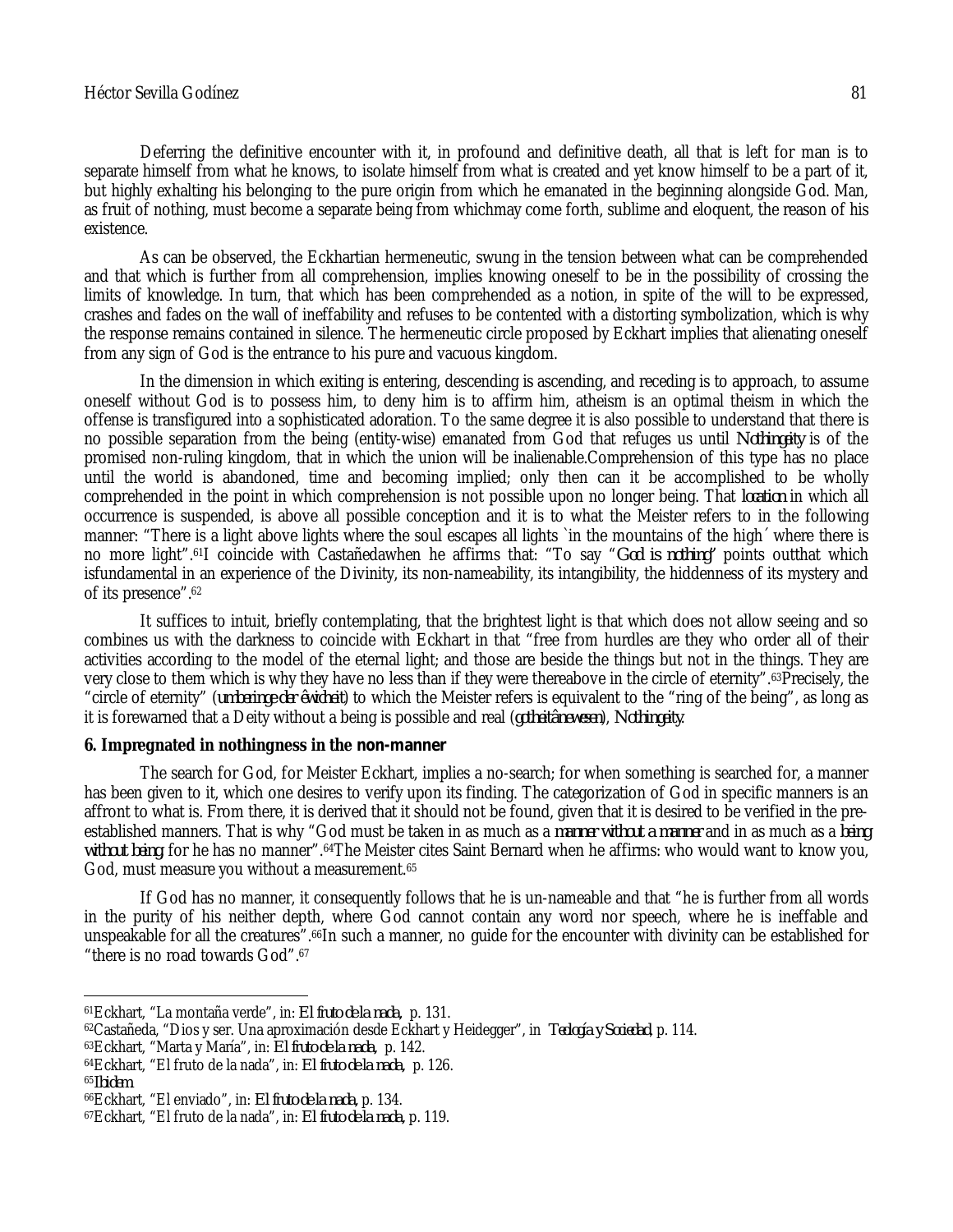Likewise, there are no scales of greater or lesser closeness to the divinity and "he who yet meanders in therising and growing in grace and light, he yet has not arrived at God".68According to the Dominican, care must be had in regard to the manners of taking God. He emphatically warns that if he is taken "as a light or as a being or as a good, and you recognize something from it; that is not God".69Along that path of denial, the only alternative is to divest the preconceived ideas, in a divesting that is an analogy of nothingness, for "to be full of all the creatures is to be empty of God".<sup>70</sup>In turn, if a personal emptying is allowed, if the effort arrives at the point of the separation of ideas and representations, then the state has been reached in which "being empty of all creatures is to be full of God".<sup>71</sup>

To remain in the *non-manner*is to enable the possibility of being impregnated with nothingness, and out of such condition emerges the fruit of the nothingness itself that Eckhart equates to God. In the sermon titled *The fruit of nothingness,* which is characterized for clearly containing the apophatic elements of the Dominican's mysticism, the following narration is exhibited: "A man once thought in a dream – it was a dream of vigil – that he was impregnated with nothingness, as a woman is of a child, and in that nothingness God had been born; he was the fruit of nothingness. That is why he says: "he arose from the ground and, with his eyes open, saw nothing". He saw God, in whom all the creatures are nothing. He saw all the creatures as nothingness, for he (God) has in him the being of all the creatures". 72

This passage refers to the essence of the Eckhartian nihilistic mysticism upon recognizing that God fructifies in man to the same extent that the latter has managed to be impregnated with nothingness, a consequence achievable by mediation of an emptying of oneself that is gradual, constant, and painstaking. The letting go of conceptions about the divine could be one of the most complex aspects for those who have been habituated to recognizing God in modalities, assuming that he is a visible entity or can be caught; being that,on the contrary, blinding oneself is a requirement. The Eckhartian proposal implies an attitude of caution, concretely recommending: "Do not believe anyone who says God is here or there (…). God is a true light; he who wants to see it must be blind and must keep God out of all the things".73Blindness that makes *seeing* God upon not seeing, is represented in the biblical passage74in which it is warned that "Saul arose from the ground and, with opened eyes, saw nothing".According to Eckhart: "he saw nothing, and that was God. God is a nothing and God is a something. That which is something, that also is nothing";75hence, "he who speaks of God with nothing, does so correctly".76Saint Agustin used to say that when Saul didn't see anything, he saw God. It is possible to invert a word in such a manner that it is clearer: when he saw nothingness, he saw God. God resides in emptiness. The ecstatic vision of he who came to be Saint Paul, assumed a suspension of faculties in which he came to be in contact with the nothingness of the deity based on an extra-timely and trans-historically spiritual hermeneutic. God and man inherit their deity from the abysmal depth that nothingness is.

Such as Eckhart affirms in his *Treaty of a noble man*, it is not necessary to create additions to God; on the contrary, rather, to divest him of the images that represent him. In such a manner, his mysticism does not imply an addition less and a subtraction more. The need to divest the excess, which is everything that is tangible, becomes evident. The example of the Meister in this regard is very clear:"When a master makes an image of wood or stone, he does not introduce the image in the wood; rather, he cuts the slivers that have hidden and covered the image. He adds nothing to the stone, rather he strikes and sculpts the covering, throws out the slag, and then whatwas hidden below, shines". <sup>77</sup>It is not adding that precedes the exercise of mysticism; contrarily, rather, a subtraction, a diminishing, a making less, an opening towards nakedness.

 $\overline{\phantom{a}}$ <sup>68</sup>*Ibidem.*

<sup>69</sup>*Ibid.,* p. 122.

<sup>70</sup>Eckhart, "Del ser separado", in: *El fruto de la nada,* p. 171.

<sup>71</sup>*Ibidem.*

<sup>72</sup>Eckhart, "El fruto de la nada", in: *El fruto de la nada,* p. 123.

<sup>73</sup>*Ibidem.*

<sup>74</sup>Hch 9, 8.

<sup>75</sup>Eckhart, "El fruto de la nada", in: *El fruto de la nada,* p. 123.

<sup>76</sup>*Ibidem.*

<sup>77</sup>Eckhart, "Tratado del hombre noble", in: *El fruto de la nada,* p. 158.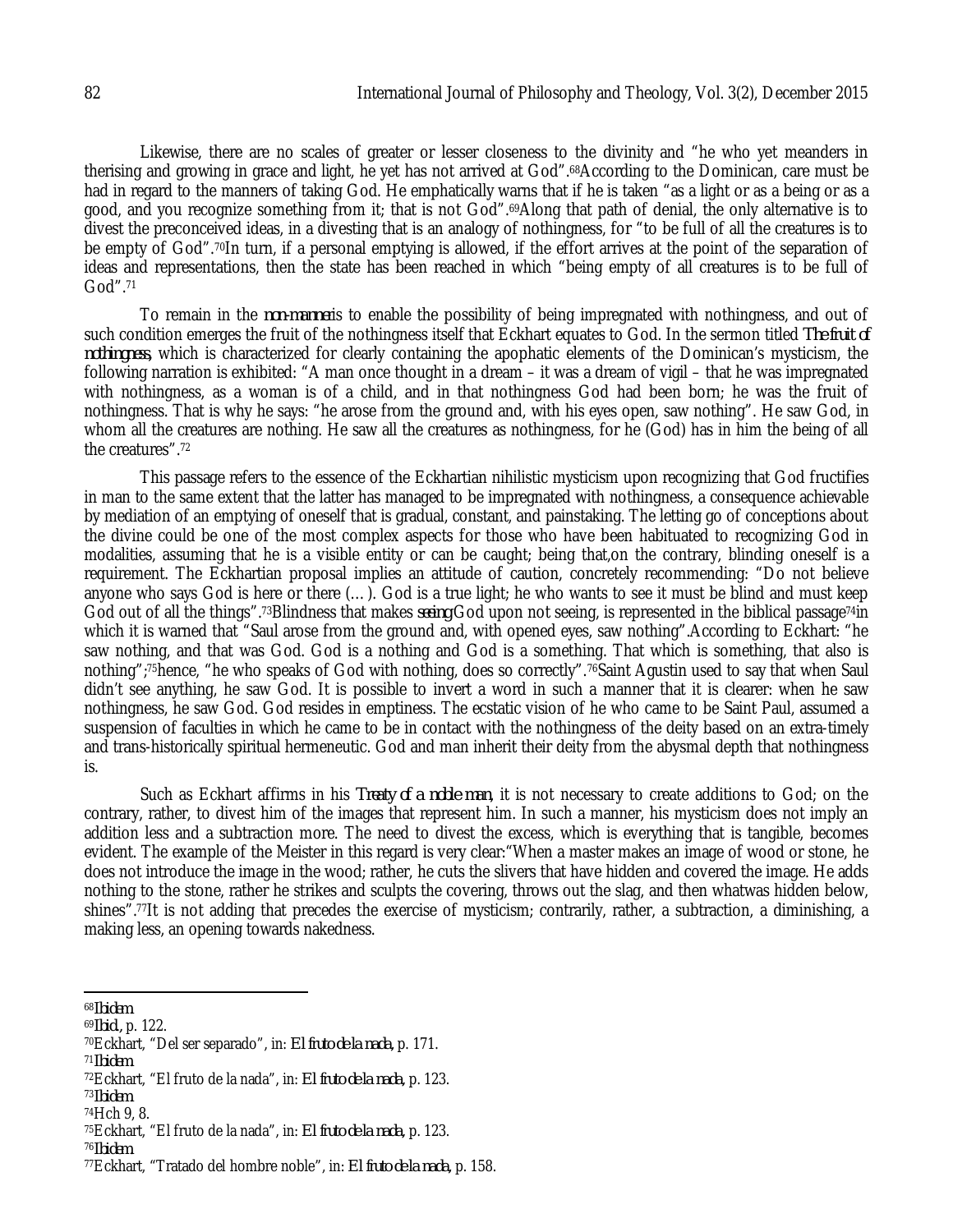When man undergoes that same scrutiny with himself, he is capable of conceiving that he is impregnated with a nothingness of delayed emergence, which is why it remains leftoverand surplus in man's being; thoughts, desires, wishes, emotions, and considerations about the forms, hinder nothingness' delivery; hence its fruit, that is God in Eckhartian mysticism, does not flourishfreely.

To conceive the fruit derived from being impregnated with nothingness, is a scarcely achievable accomplishment for the contemporary man who, distracted by the modalities of religious conventionalisms, remains without access to the nihilistic mysticism upon being full of forms and statutes.Concretely, the six grades of mystical experience associated to what is proposed by Meister Eckhart, are the following: "The first grade of the interior man consists in the worship of the image, when the temple becomes yet necessary. With the second grade commences the ascetic life signaled by self-denial, the rejection of what is human, and the preparation of an absolutely virgin womb base; but even to that fundamental base must the spirit of the noble man die, who at this point finds himself further than any moral consideration along his path of separation and loss of all reference. The fourth grade is the death of all will and the loving submittal to God. The fifth is the acquisition of the *sapientiadei*. And the sixth is the perfection of the path to conversion initiated in the first grade: the undressing of the own image and the transfiguration (*entbildet und überbildet*)". <sup>78</sup>The ascetic proposal that accomplishes being crowned with the highest point of Eckhartian mysticism, is contained in the treaty *Of the separated being*in which the residue is taken to the nihilistic radicalismwhich, without yet premeditatedly searching for fructification, achieves a saving consequence.

#### **7. Separation as a way of life.**

To be separated (*abegescheidenheit*) is a term that expresses the fundament of Eckhartian mysticism and his followers. Essential in theological thought, it suggests a mystical emptying of everything that is cognoscible, including the self, with the intention of returning to the mystical union with the divinity as a function of coinciding in the *Nothingeity*. In such a manner, "the pure separated being surpasses everything, for all the virtues have some sight on the creatures while the separated being is empty of all the creatures".79To be separated "is the highest and best virtue by which man can better and faster unite himself with God";<sup>80</sup> achieving by it, an assimilation to the image that he was in God in the state in which "there was not one difference between him and God before God created the creatures".81Eckhart reiterates the primal condition of man in which there was no difference, prior to creation, between God and him. The Nihilism of Eckhart's mysticism does not suppose a destruction in itself; rather, it is a destroying that invites to vindication in the Absolute.Man must be diminished to the point in which it can be said that "the separated being so closely approaches nothingness, that between the pure separated being and nothingness, nothing can be".82In such a condition, there does not exist any possible suffering, for "the separated being remains empty and is supported in itself and does not let itself be afflicted by anything; for while something afflicts man, something is not right in him".<sup>83</sup>

When the separation becomes a lifestyle, significant adjunctions are discovered.He who is at the point in which one is assimilated to nothingness, obtains everything as an earning, for he is established in the state in which everything is an addition after the continuous subtraction. Even so, the creatural acquisitions obtained are not the sustainment of the individual who has achieved separation, for "the man who finds himself completely in the separated being shall be hastily grabbedtowards eternity, in a manner that no perishing thing may move him any longer and he may no longer feel what is corporal; and he may be pronounced dead to the world, for what is earthly no longer appears to him".<sup>84</sup>

<sup>80</sup>*Ibidem.*

<sup>78</sup>*Cfr.* Vega, "Notas", in: *El fruto de la nada,* p. 273.

<sup>79</sup>Eckhart, "Del ser separado", in: *El fruto de la nada,* p. 166.

<sup>81</sup>*Ibidem.*

<sup>82</sup>*Ibid.,* p. 168.

<sup>83</sup>*Ibid.,* p. 170.

<sup>84</sup>*Ibidem.*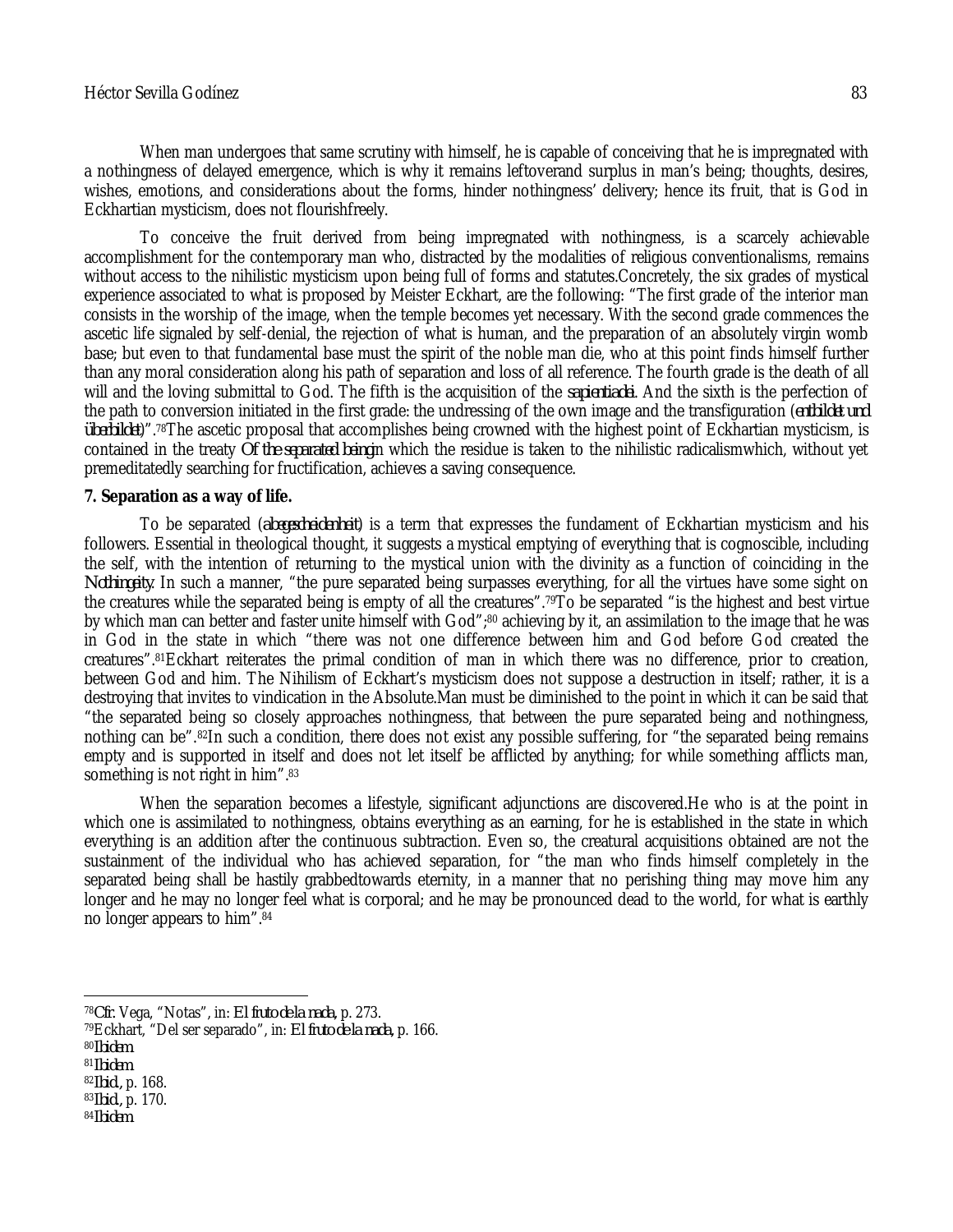For Eckhart, the separated being is a greater virtue than love itself, for even "that God is God comes to him from his immobile separated being, and from the separated being comes his purity, his simplicity, and his immutability".85In such a manner, in this contrary case to the Paulian posture, Eckhart understands love as a secondary virtue in comparison to the separated being; for he who loves, perceives God as a good and as someone specific, which implies an obstacle for the union with God if it is considered that "nobody can go so far as to name God",<sup>86</sup>which is why God is the greatest separated being.<sup>87</sup>

Pure nullification, or the pure nothingness (*blôzennihte*) that man does, is facultative because "the originating capacity of Nothingness is strengthened when the individual iscapable of voluntarily emptying himself of false idols, of his own rational supports, of his untangled intellectual faculties, in order to deposit him in the contemplation of the uncontemplatable".88This coincides with Eckhart when he recognizes that "for the heart to have a predisposition towards the highest, he must remain over a pure nothingness, and in it consists as well the greatest possibility there can be".89A metaphor in the same regard could be the following: "If I want to write on a wax slate, then there can be nothing written on it (…) I must erase and empty everything that is on the slate, and it is never presented to me so well for writing than when there is isn't absolutely anything. In a very similar manner, if God in the highest must write inmy heart, then everything must leave my heart, be it this or that; so are the things with the separated heart". 90

The authentically separated heart does not ask for absolutely anything and "its prayer is no other thing than being uniform with God",91while it becomes "free from love due to love and dark due to light".92With its separated being, the individual manages to abandon the world confused by forms and arrives at the state of the *non-form*, which is constituted by God himself in his characteristic of deity. In the estrangement (*entfremdung*) that proceeds from the separated being, the self achieves a death that liberates the intimate being, though the physical existence continues. If God is considereda foundation of all of existence, it can be observed that he himself is sustained on nothingness in such a manner that, according to Eckhart, in the man that has managed to be a separated beingcan be found an unfounded soul that returns to its habitat due to its proximity with nothingness, in such a way that the creaturelikenessof man is annulled and a connection with the deity contained in God is achieved. In such a manner, "the separated being, to the degree to which he is nothingness, can aspire to be filled with God's being". <sup>93</sup>That is why in his poem,*The mustard seed*, Eckhart expresses himself in the following manner: "O, my soul, get out, God in! Sink all my being into God's nothingness".<sup>94</sup>

#### **8. The Eckhartianinheritance**

The mysticism that Eckhart proposed and lived was a motive of persecution, even in his own order, due to some of his brothers regarding with displeasure his manner of preaching to the people.<sup>95</sup>Evidently, "it is not surprising that a doctrine which avoided the manners and, as a last resort, the orders, was not tolerated by the ecclesiastic hierarchy".<sup>96</sup> As the reader could surely predict, "the history of the process against Eckhart is plagued with irregularities",<sup>97</sup> which didn't end until the 27th of Marchof 1329.

 $\overline{a}$ 

<sup>93</sup>Vega, "Notas", in: *El fruto de la nada,* p. 277.

<sup>85</sup>*Ibid.,* p. 171.

<sup>86</sup>Eckhart, "El fruto de la nada", in: *El fruto de la nada,* p. 122.

<sup>87</sup>*Cfr.* Eckhart, "Del ser separado", in: *El fruto de la nada,* p. 180.

<sup>88</sup>Sevilla, *Op. cit.,* p. 162.

<sup>89</sup>Eckhart, "Del ser separado", in: *El fruto de la nada,* p. 176.

<sup>90</sup>*Ibid.,* p. 177.

<sup>91</sup>*Ibidem.*

<sup>92</sup>*Ibid.,* p. 178.

<sup>94</sup>Eckhart, "El grano de mostaza", in: *El fruto de la nada,*.p. 186.

<sup>95</sup> The Dominican Nikolaus von Strassburg was forced by John XXII to undergo an investigation about Meister Eckhart's German writings; the inquiries initially centered on the *Liber Benedictus* and the propositions contained in said writing proceeded to be declared "dangerous". Hermann von Summo and Wilhelm von Nidecke took some of individual phrases from Eckhart's work to accuse him of heresy. *Cfr.*Vega, "Introducción", in: *El fruto de la nada,* pp. 38-42.

<sup>96</sup>*Cfr.*Vega, "Introducción", in: *El fruto de la nada,* pp. 32.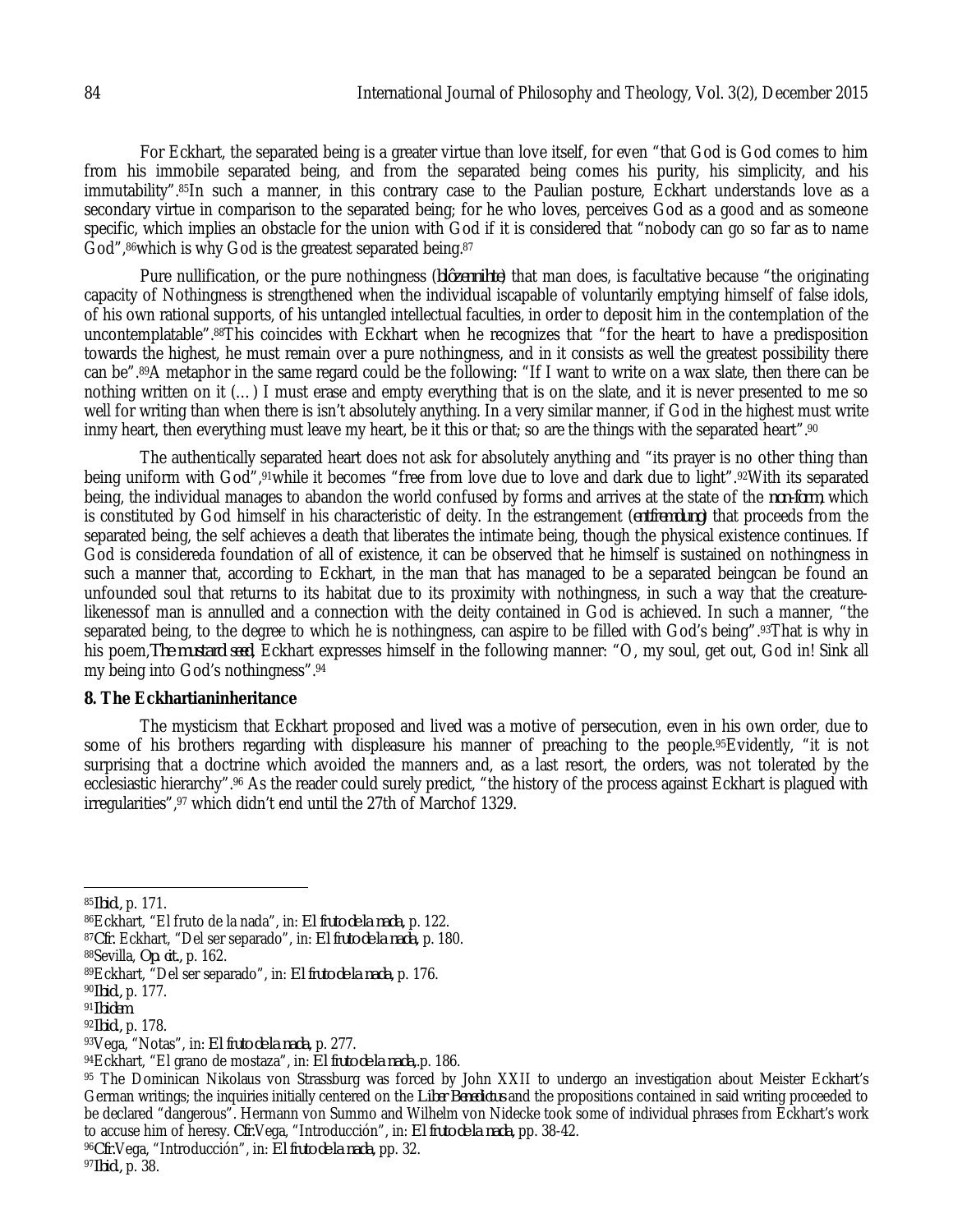Pope JohnXXII publishesthe Bull *In agro dominico* (Act 65), in which it is consigned that Eckhart "has wanted to know more than is necessary"98and "has pointed out countless articles that darken the true faith in many hearts".99Furthermore, it is warned that Eckhart had been "seduced, in effect, by the said father of the lie, who frequently adopts the figure of an angel of light in order to spread the gloomy and hateful darkness of the senses",100due to which his writings "contain errors or have been stained by heresy".101In such a manner, the Meister was judged for his free reading of life and mysticism, just like his precise intention of liberating his audience of the forms that the authority places on God, including his name and will. Eckhart died in the beginning of 1328, awaiting a resolution for the accusations. He never read the mentioned bull. Being treated as heretics for approving Eckhart's writings didn't stop Johannes Tauler and Henrich Seuse, who, promptly, became continuers of Eckhart's school. Contemporarily, on his behalf, is Alois Hass considered<sup>102</sup>as one of the greatest studiers of the Meister's works.It is fitting to mention that in 1992, in a process derived from various petitions of the members of the Order of Preachers, the Catholic conviction of Meister Eckhart's writings was lifted by way of the Congregation for the Doctrine of the Faith, directed then by Joseph Ratzinger.

Eckhart's work has also raised interest in the philosophy of the last century, to the degree that Heidegger undergoes various mentions of the Meister in various passages of his work, including the references in his habilitation*Categories and the doctrine of significance in Duns Escoto*, or in later texts such as *Whatdoes it mean to think?,* just as*Technique and rotation*, *The field path*and*The question concerning the thing.*By this, it can be affirmed that "Heidegger not only knew Eckhart's thought, but he even had it in mind in one manner or another, from the beginning until the last stage of his intellectual defeater".<sup>103</sup>

In the East, Eckhart's thoughts arepresent in Nishitani, who related him to Nietzsche's *SospeakethZaratustra*. The Japanese also related the Meister to Heidegger's thought, as well as to European Nihilism and German mysticism in general, specifically based on the coincidences on his approaches on nothing.104ForNishitani, the overcoming of the myopic conception of "relative nothingness", from which European Nihilism was forged, can only be achieved based on a look at "absolute nothingness", which "is totally related to everything that is".105In that sense, the nihilistic mysticism of the Meister can find similarities with Zen Buddhism in his intention of achieving absolute liberation, whether it be by mediation of the Eckhartian*morsmystica*, inwhich the individual pleads to God to empty him of God, or the *Great death*,understood in the Zen as a radical conversion of the spirit.106Nishitani, in his praiseful work *Religion and nothingness*, finds that Eckhart considered the essence of the personal God as an absolute nothingness;107concretely, as a "field of death-in-the absolute life".108In that sense, the Eastern philosopher affirms that "Eckhart himself declared that the depth of God resides in the interior of the self, closer to the self than it is to itself"109and he equates it to the Buddhist position of the*sûnyatâ*which is "the place in which we manifest ourselves in our own ownness".110Common places can also be found among the Mahâyâna tradition, the greatest representative of which is Nâgâryunaand the experience of nothingness or of Eckhartian emptiness.

<sup>104</sup>*Cfr*. *Japan und Heidegger*, p. 34.

 $\overline{a}$ <sup>98</sup>Vid. "In agro dominico", in: *El fruto de la nada,* p. 232.

<sup>99</sup>*Ibid.,* p. 233.

<sup>100</sup>*Ibidem.*

<sup>101</sup>*Ibid.,* p. 237.

<sup>102</sup> Hass donated close to 40,000 works about humanity's spiritual traditions to the UniversitatPompeuFabra; inaugurated in the year 2003 based on that fund, the*BibliothecaMystica et PhilosophicaAlois M. Haas* continues to offer summits, conferences, and various events in order to disclose and dialogue about Western spiritual inheritance, including Meister Eckhart's works. <sup>103</sup>Filippi, "Martín Heidegger y la Mística Eckhartiana", in: *Invenio*, p. 34.

<sup>105</sup>Sevilla, *Op. cit.,* p. 160.

<sup>106</sup>*Vid*. Tanabe, *Filosofía como Metanoética,* 2014.

<sup>107</sup>*Cfr.* Nishitani, *La religión y la nada,* p. 143.

<sup>108</sup>*Ibidem.*

<sup>109</sup>*Ibidem.*

<sup>110</sup>*Ibid.,* p. 144.